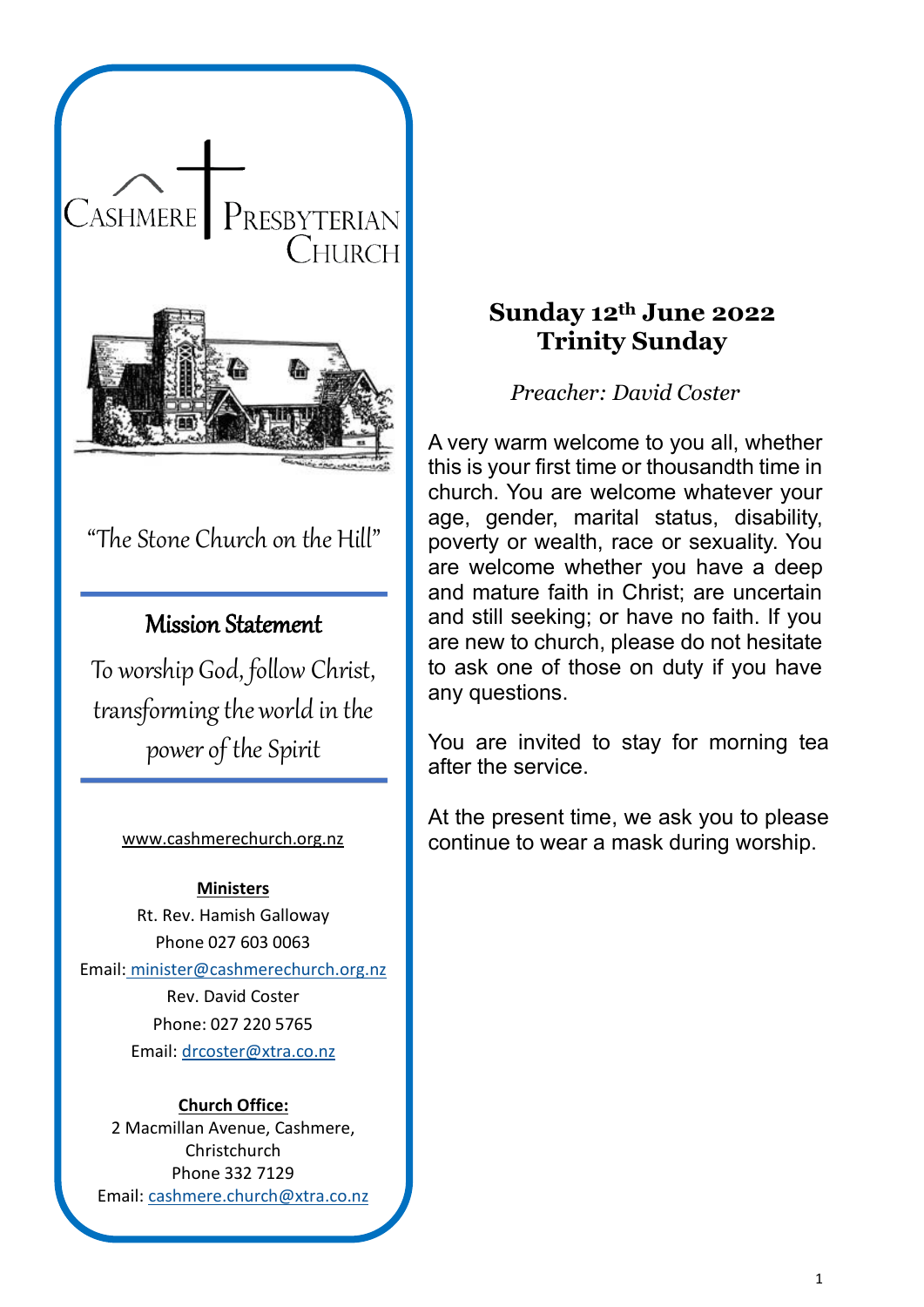# **Order of Worship**

*Congregational responses are in bold italics. Please stand as the Bible is processed in.*

# **Fellowship Candle** *(Elizabeth Taggart)*

# **Call to worship**

Before the mystery that is God, and in the sacred presence of one another; *we gather in faith and celebrate the embrace of God's love.*

Known and called as Christ's friends, and drawn to the vision of a new way for the world;

*we gather in faith and celebrate the embrace of God's love.*

Filled with the Spirit of peace, and reborn to share the joy of life; **w***e gather in faith and celebrate the embrace of God's love.*

**We sing 84:** Glory be to God the Father

# **Greeting**

May the grace and peace of Our Lord Jesus Christ be with you, with all whom you love, and all whom you pray for here this day.

# *And may the grace and peace of our Lord be with you also.*

# **Prayer of Invocation and Confession**

Holy, loving God, we come with empty, yet expectant hands. We stumble in our knowing of you but you lift us up by your tender knowledge of us.

*Guide and bless us in this time of worship so that we may leave this place of worship inspired, affirmed, and renewed.*

On this Trinity Sunday when Christian churches across the globe celebrate the mystery of God, we pause to reflect how quick we are to make faith a certainty, and how ready we are to create God in our own particular image. *O God, lift us closer towards the abundance of your holiness we pray.* 

Heal us, O God, of the need to have all the answers and free us from a religious pride that blinds us to wonderment and new possibilities. Teach us to look anew, to listen afresh, and to question with a child like honesty. Encourage us to approach the mysteries of life and faith with a lightness of touch and a reverence of purpose.

*O God, lift us closer towards the abundance of your holiness we pray.* 

# **Words of Assurance.**

My friends in Christ, embraced by a love that has no boundaries and set free to be its bearers in the world, be assured of God's love and mercy. *Thanks be to God! Amen*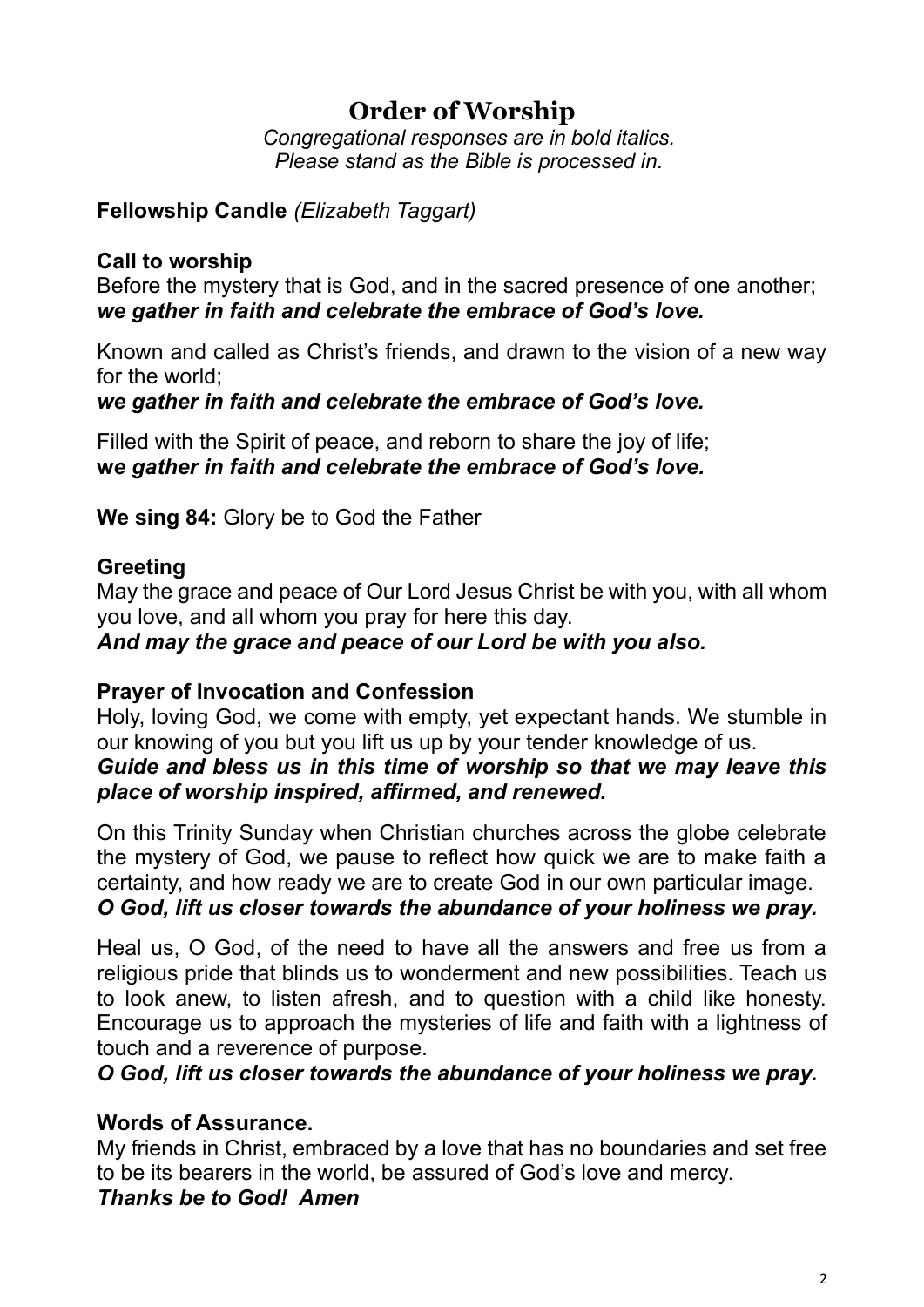# **Notices**

# **We pass the peace of Christ to each other.**

# **Time with the children**

**We sing**: From heaven you came helpless babe *Tune CH4 374*

- 1. From heaven you came, helpless babe, Entered our world, your glory veiled; Not to be served but to serve, And give your life that we might live. *This is our God, the Servant King, He calls us now to follow him, To bring our lives as a daily offering Of worship to the Servant King.*
- 2. There in the garden of tears, My heavy load he chose to bear; His heart with sorrow was torn, 'Yet not my will but yours,' he said.
- 3. Come, see his hands and his feet, The scars that speak of sacrifice, Hands that flung stars into space To cruel nails surrendered.
- 4. So let us learn how to serve, And in our lives enthrone him; Each other's needs to prefer, For it is Christ we're serving.

Graham Kendrick (b. 1950) Reproduced with permission under CCLI license #382179

# **Introduction to the Reading**

**Proverbs 8:1-4 & 22-31:** Proverbs personifies Wisdom as a woman who calls out to humanity to follow her, to listen to her and thereby be led to the way of life.

**John 16:12-15:** Jesus promises to send the "Spirit of truth" who will teach and guide his followers in the way of his truth.

# **Prayer before Sermon**

**Sermon:** Making sense of what we mean by the Trinity!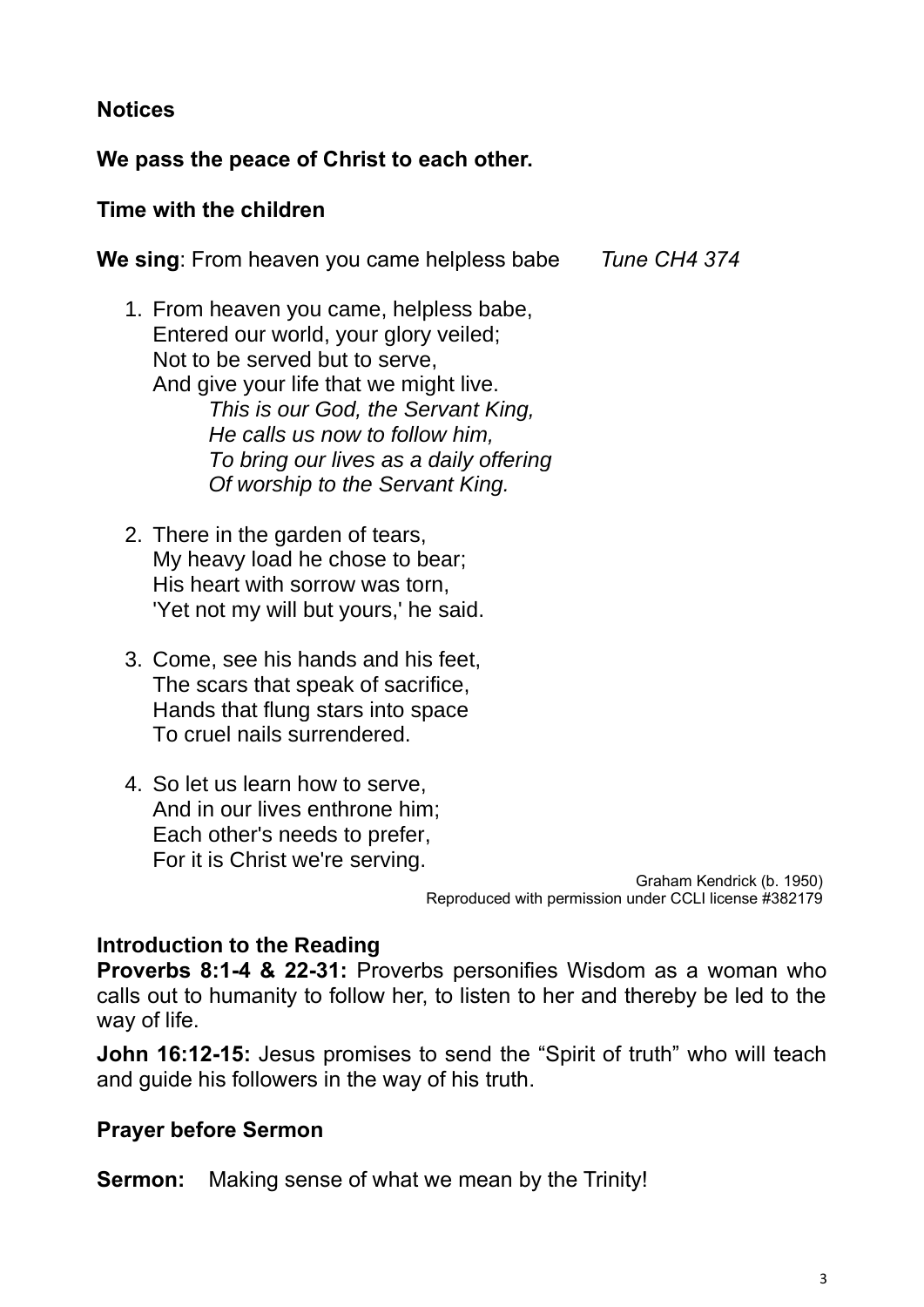## **We sing:** I cannot tell why he whom angels worship

- 1. I cannot tell why he, whom angels worship, should set his love upon our wayward world, or why, as Shepherd, he should seek the wanderers, to bring them back into his flock and fold. But this I know, that he was born of Mary, when Bethlehem's manger was his only home, and that he lived at Nazareth and laboured, and so the Saviour, Saviour of the world, has come.
- 2. I cannot tell how silently he suffered, as with his peace he graced this place of tears, nor how his heart upon the cross was broken, the crown of pain to three and thirty years. But this I know, he heals the broken-hearted, and stays our sin, and calms our lurking fear, and lifts the burden from the heavy laden, for yet the Saviour, Saviour of the world, is here.
- 3. I cannot tell how he will win the nations, how he will claim his earthly heritage, how satisfy the needs and aspirations of east and west, of sinner and of sage. But this I know, all flesh shall see his glory and he shall reap the harvest he has sown, and some glad day his sun will shine in splendour when he the saviour, saviour of the world is known.
- 4. I cannot tell how all the lands shall worship, when, at his bidding, every storm is stilled, or who can say how great the jubilation when all our hearts with love for him are filled. But this I know, the skies will sound his praises, and myriad, myriad human voices sing, and Earth to Heaven, and Heaven to Earth, will answer: "At last the Saviour, Saviour of the world, is King!

Words by William Fullerton Reproduced with permission under CCLI Licence #382179

Our freewill offering to support the mission and Church of Jesus Christ will be received.

*As God gives to us, so let us give to God and to all those who wait for the love of God in so many ways.*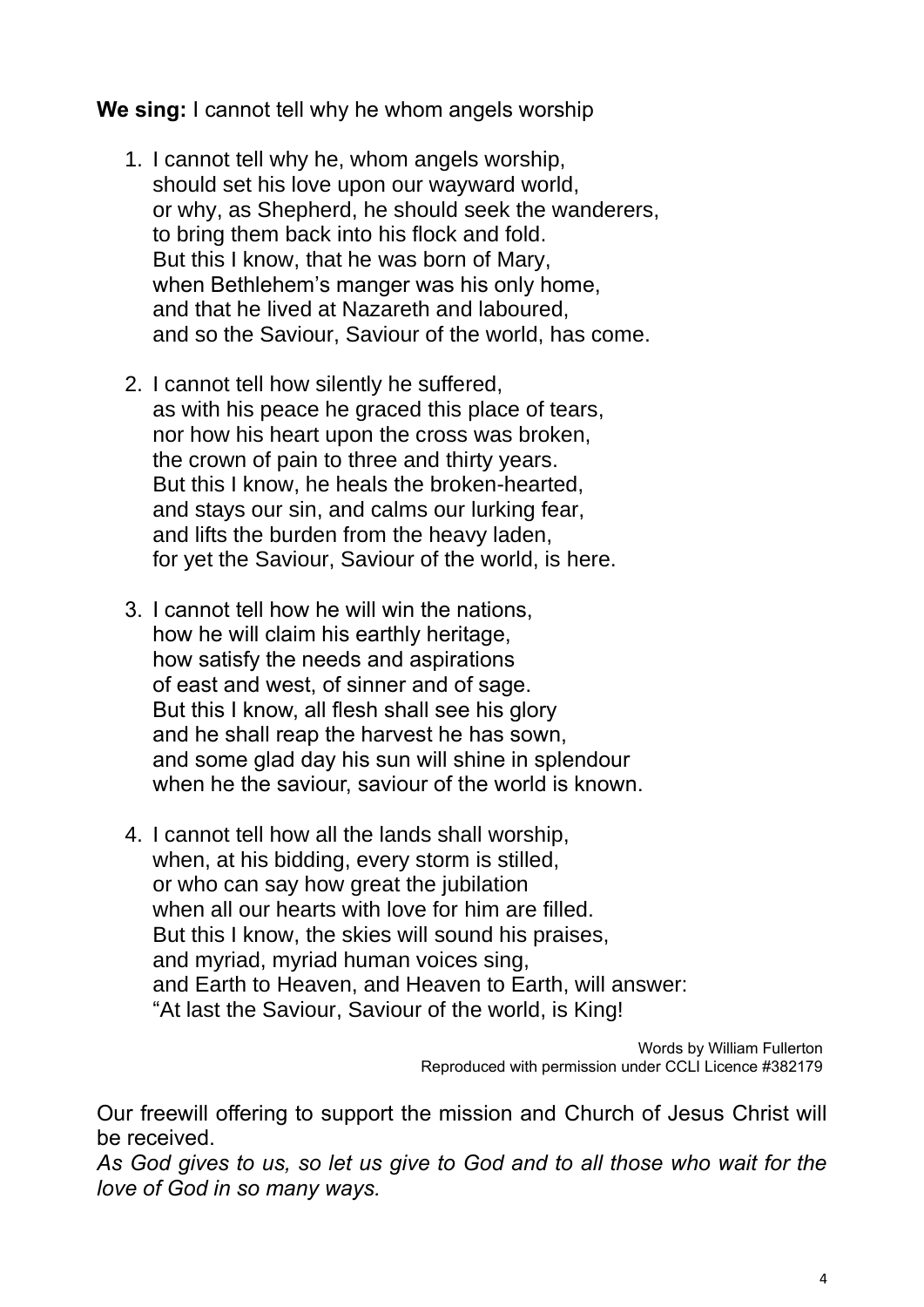# **Offertory Prayer**

*"O Lord, our Sovereign, how majestic is your name in all the earth!" All we have comes from you and in this moment, as we give to others and your Church, we thank you for the great privilege of sharing in the spreading of your Gospel in the world through Jesus Christ, our Lord who taught us to pray,*

Our Father…*(sung WOV 676)*

#### **Our prayers for ourselves and others**

**We sing:** One more step along the world I go

- 1. One more step along the world I go, One more step along the world I go; From the old things to the new, Keep me travelling along with you: *And it's from the old I travel to the new; Keep me travelling along with you.*
- 2. Round the corners of the world I turn, More and more about the world I learn; All the new things that I see You'll be looking at along with me.
- 3. As I travel through the bad and good, Keep me travelling the way I should. Where I see no way to go, You'll be telling me the way, I know.
- 4. Give me courage when the world is rough, Keep me loving though the world is tough; Leap and sing in all I do, Keep me travelling along with you:
- 5. You are older than the world can be, You are younger than the life in me; Ever old and ever new, Keep me travelling along with you:

# **Benediction**

# **Threefold Amen**

*Please remain standing as the Bible is processed out. Thank you for sharing in worship this morning. Please come through to the Rata Lounge for morning tea.*